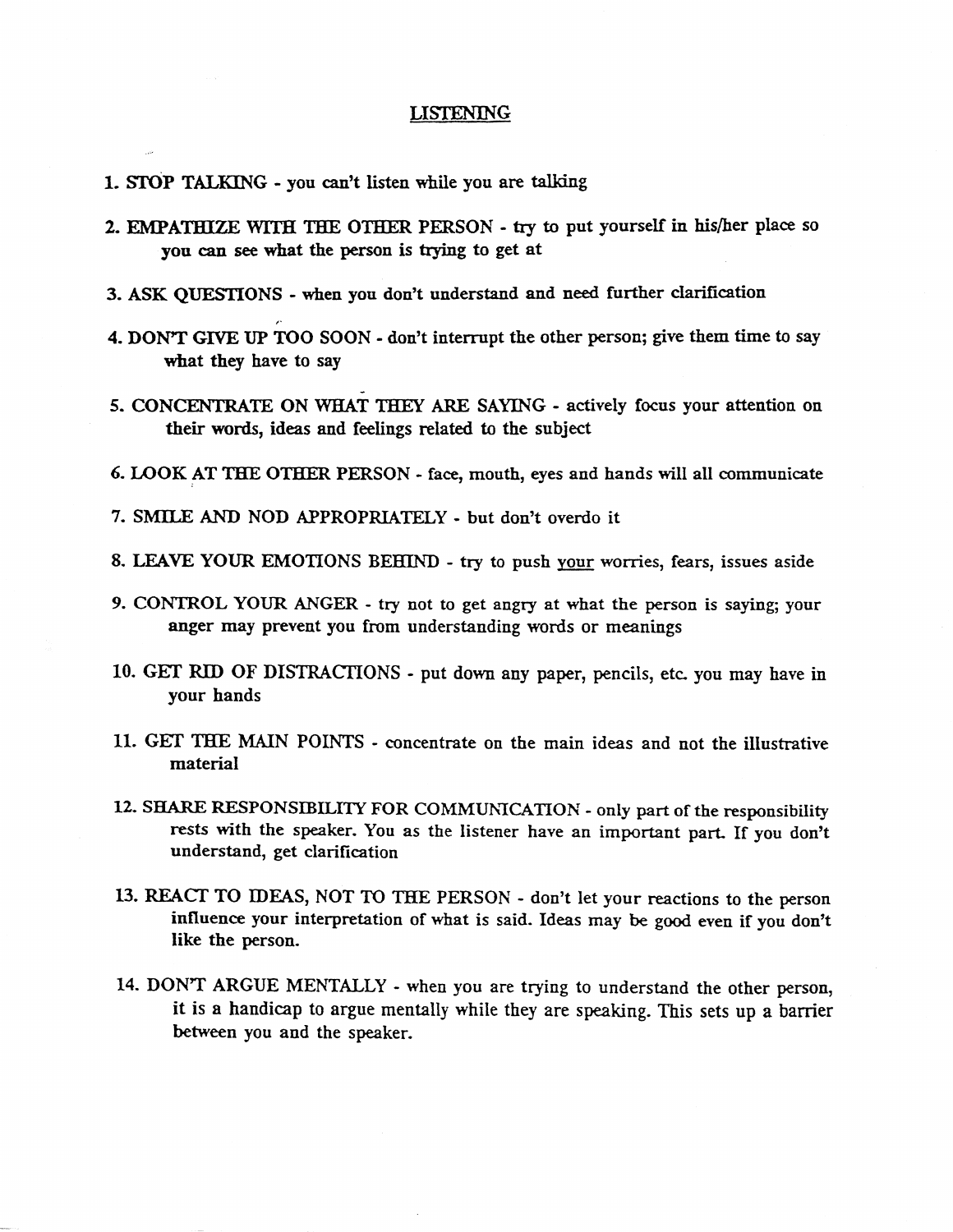- 15. USE THE DIFFERENCE IN RATE you can listen faster than someone can talk so use this rate difference to your advantage. Speech rate is about 100 to 150 words a minute; thinking is about 250 to 500 words per minute.
- 16. LISTEN FOR WHAT IS NOT SAID sometimes you can learn just as much by determining what was left out as you can by listening to what was said.
- 17. LISTEN TO HOW SOMETHING WAS SAID- a person's attitudes and emotional reactions may be more important that what is said in so many words.
- 18. DONT ANTAGONIZE THE SPEAKER you may cause the other person to conceal ideas, emotions and attitudes by antagonizing in any number of ways: arguing, criticizing, taking notes, not taking notes, asking questions, not asking questions etc. Be aware of the effect you are having on the other person. Adapt
- 19. LISTEN FOR PERSONALITY As they talk you can begin to find out likes and dislikes, motivations, value systems, what makes them tick.
- 20. AVOID JUMPING TO ASSUMPTIONS If you make an assumption, be sure to check it out for accuracy. Do not act as if your assumption is true.
- 21. AVOID CLASSIFYING THE SPEAKER it has some value, but beware! Too frequently we classify a person as one type and then try to fit everything said into what makes sense coming from that type of person.
- 22. AVOID HASTY JUDGEMENT wait until ail the facts are in before making any judgement
- 23. RECOGNIZE YOUR OWN PREJUDICE try to be aware of your own feeling toward the speaker, the subject, the occasion etc., and allow for these pre-judgements.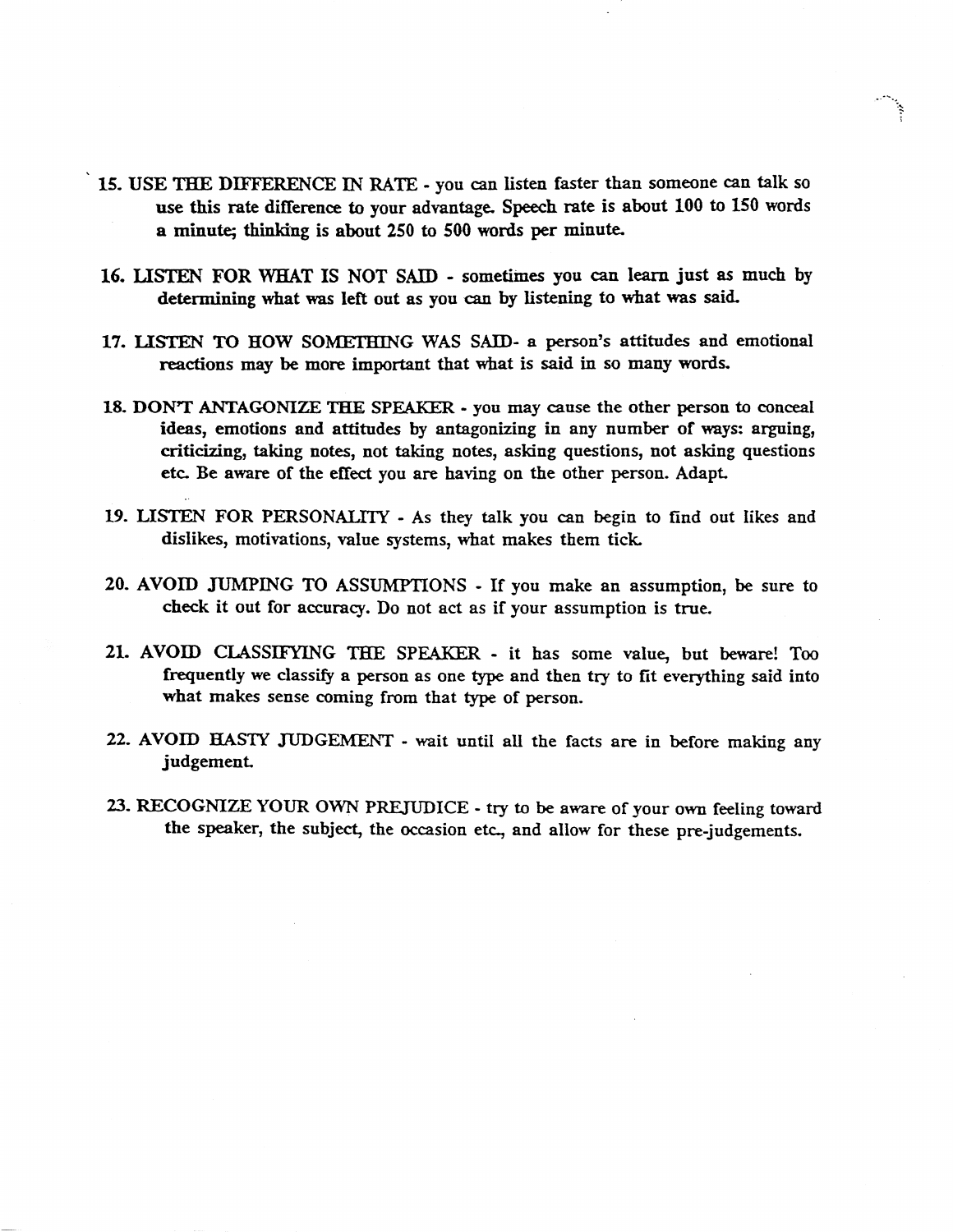## **ACTIVE LISTENING TECHNIQUES**

**ENCOURAGING** shows that you are interested in what the other person is saying and it keeps them talking.

Example Can you tell me more? Go on. And then what happened? **QUESTIONING** is used to get more information and to better understand the

problem.

Example: Where did this happen? How long have you been friends?

RESTATING is a technique in which listeners repeat in their own words the content of what Ihe speaker says. Restating ensures both the speaker and the listener are clear on what is being said. Restating helps the speaker feel heard.

Example So, you were working together on this project and you disagreed on how you should begin, is that right?

**6 SUMMARIZING** pulls together the basic facts and feelings of what the speaker has said and condenses them into fewer words and in a more precise manner. The objective of summarising is to identify key concerns.

Example: This seems to be what happened...and you're feeling...right? Lst me review the main concerns you have expressed.

 $6$  VALIDATING acknowledges the worthiness of the other person, even if you do not agree with his or her point of view. Validating helps the other person. know that what they're feeling is OK

w that what they re reeling is UK.<br>Example: I appreciate your willingness to try and resolve this issue. I appreciate your willingness to try an<br>I can see how difficult this is for you.

- i can see you're really angry about this.
- $\ddot{\theta}$  **REFRAMING** changes a negative statement into a more positive statement that is future-focused. Reframing removes blaming or accusatory elements.

Example: Speaker says:

He's a jerk and he's always doing things to tick me off. ; Yet/say:

You're feeling upset over some things he's done and you'd like to work this out so it won't keep happening.

 $6$  REFLECTING is a technique where the listener identifies the feeling behind the speaker's thought statement and communicates (reflects) the feeing back to the speaker. Reflecting helps people look at and own their feelings, and it helps them to feel validated.

Example: Speaker says:

f fieel that what she did was wrong and unfair.

you say.

So, you're feeling betrayed and hurt by what happened.

 $4$  BODY LANGUAGE conveys strong messages. With body language we can convey positive active listening.

Example: Eye contact, smiiing, open (vs. folded) arms, facing the speaker, nodding. Physically focusing on the speaker.

**DUS**